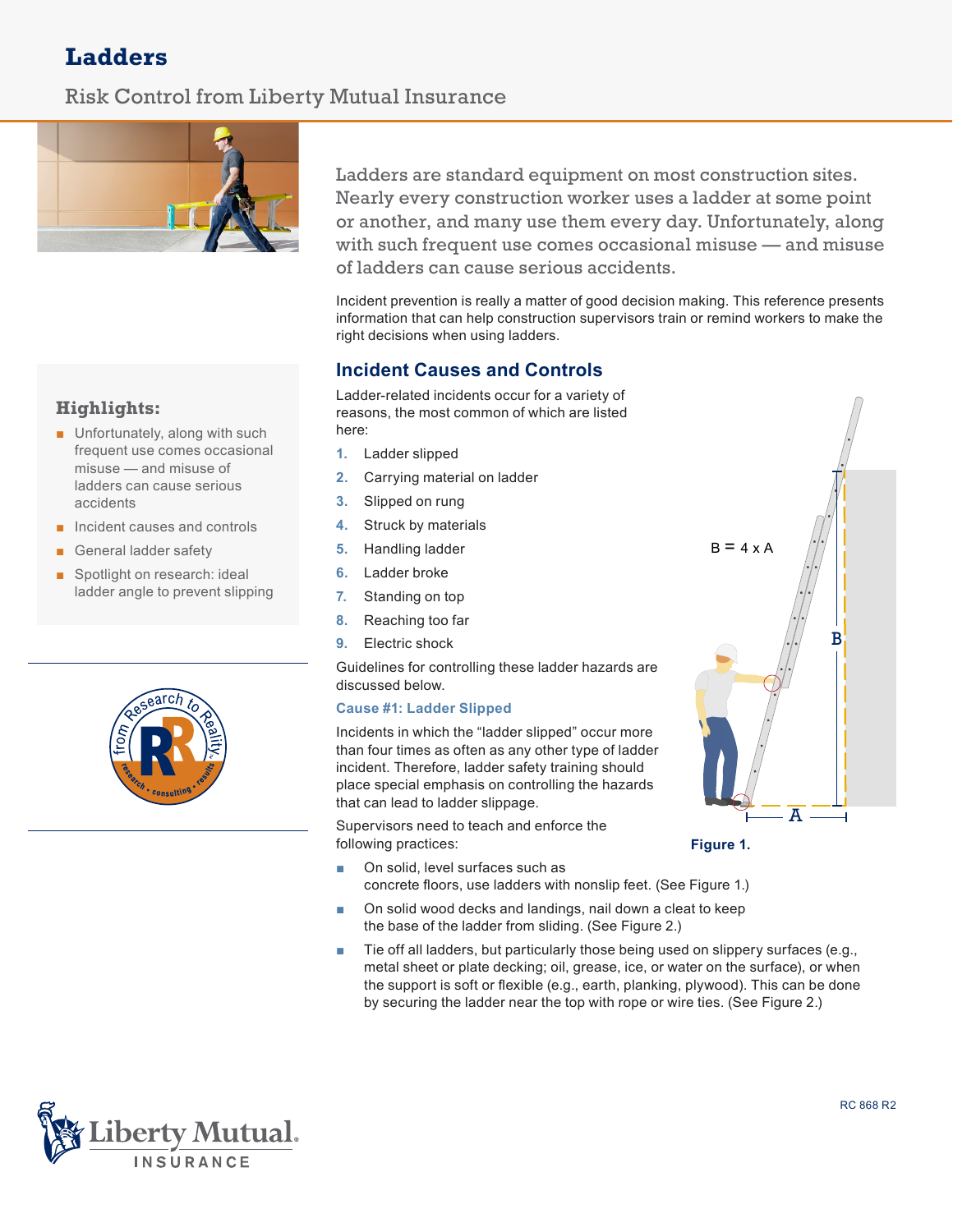## **Spotlight on Research**

A Liberty Mutual study investigated the coefficient of friction at the base of a straight ladder needed to prevent slipping. The study evaluated the effects of inclined angle, climbing speed, ladder type, contact at the top, and the user's weight.

#### **Design Overview**

Seventeen subjects classified into three groups by body weight (light, intermediate, and heavy) performed ladder-climbing tasks under 16 different climbing conditions. For each condition, the subjects repeated the climbing tasks five times. For each trial, participants were required to climb the ladder a total of 10 steps and then descend back to the floor. A force plate was used to measure the normal and tangential ground reaction forces at the bottom of the ladder.

#### **Summary of Findings**

- Inclined angle and climbing speed were the most critical factors affecting the coefficient of friction requirement at the bottom of the ladder.
- The required friction almost doubled when the ladder's inclined angle was flattened to 65º. There was an increase in the required friction as subjects increased their climbing speed from 55 to 75 steps per minute.
- The weight of the user effects the required friction; however, not to the same degree as the inclined angle or climbing speed.
- Ask a helper to hold the ladder on short-term jobs where the ladder base is in the traffic flow. Make sure the helper remains there until the job is completed. Also, redirect traffic.
- Set the ladder at the angle as shown in Figure 1. Ladders placed at low angles are more likely to slip. (See Spotlight on Research, page 3.)

#### **Cause #2: Carrying Material**

Climbing safely up or down a ladder requires both hands. Hand-carrying tools or materials on a ladder can cause you to lose your balance and fall, or drop material on others. Tossing material down from a ladder is also hazardous. Smaller tools can be carried on a tool belt. For larger items, use a hand line to raise or lower tools and materials once you've reached the work position.

#### **Cause #3: Slipped on Rung**

Any number of factors can impair footing on a ladder rung — grease, mud, snow, ice, water, loose handholds, hurrying, sudden use of force.

Anticipate and eliminate these risks before an accident happens. Descend slowly and carefully to prevent slipping on, or missing a rung.

#### **Cause #4: Struck by Materials**

Identify all hazards that could cause workers to be struck or knocked off a ladder. Examples include material being hoisted in the work area, or sudden movement of the material they are working on. Preplanning job assignments and good communication with equipment operators will help reduce the risk of being struck.

#### **Cause #5: Handling Ladder**

One of every 12 severe ladder injuries happens when an individual is lifting or placing the ladder. Instruct and encourage workers to get assistance when needed. Taking down a ladder presents the same handling hazards as erecting it.

#### **Cause #6: Ladder Broke**

Purchase ladders that meet American National Standards Institute specifications (ANSI A14.1, A14.2, and A14.5). A program of regular inspection, maintenance, and replacement will help keep ladders in safe condition. Ensure ladders are inspected at the shop before being shipped to the job. At the beginning of each shift, have a competent person inspect for rot, knots, splits, or cracks in wooden ladders; and for bent, crimped, and damaged rails and rungs on metal and fiberglass ladders. ANSI A14.4 provides job-made ladder requirements.

#### **Cause #7: Standing on Top**

Stepladders are the culprit in most incidents in which the injured party was "standing on top." Most workers know that it is unsafe to stand on the top of a stepladder, but many give in to the temptation anyway, often suffering serious falls. The same goes for straight ladders — do not use the top two rungs of a straight ladder. Remind workers of this fall hazard, and correct them every time you observe them standing on top two steps or rungs.

Other stepladder hazards include using the stepladder as a straight ladder; using the stepladder when it is not fully opened with the spreader locked; and using the back side cross bracing as steps.



**Figure 2.**